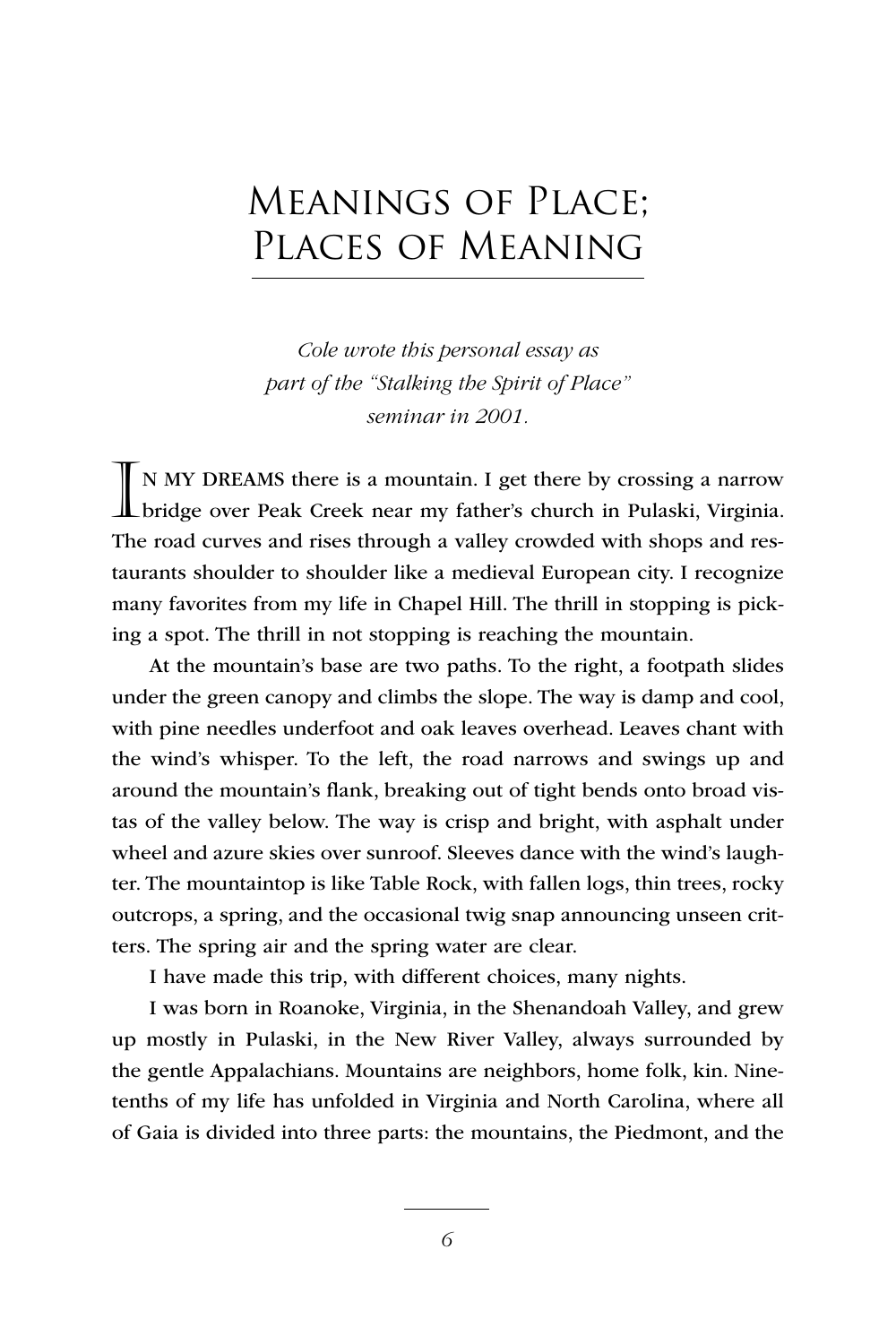coastal plain. A day's drive east or west covers the sweetest topography "under the cope of heaven."

I have lived midway between the Pacific Ocean and the San Francisco Bay. I have lived a block from a finger of the Elizabeth River that slips into Hampton Roads harbor that opens into the Chesapeake Bay that feeds the Atlantic Ocean. I have lived scant miles from the Mississippi River at mid-America. I now live 5 blocks from Lake Michigan and 45 minutes from creases of prairie. I have visited volcanoes on islands and tundra in the Arctic and tread lightly upon Asia and Europe and South America. All are beautiful. Mountains are neighbors, home folk, kin.

I am a Southerner and regard myself that way more often than I regard myself as a man or a Caucasian or a professional. Being a Southerner is being conscious of one's place, as defined by soil and by society.

By bloodlines, I am half Southerner and half Yankee—but still defined by my forebears' place of origin. My paternal grandmother was born and reared in Valparaiso, Indiana, where she bore my father, who grew up in Valparaiso, Chicago, and Glasgow, Virginia, his father's hometown, depending on where there was work during the Depression. My maternal grandfather moved from Ohio to Natural Bridge Station, Virginia, as a young man. He married a local girl from nearby Amherst County, known to the television age as the home of "Walton's Mountain."

I am not a Gothic Southerner, drunk on Faulkner and tipsy from Flannery O'Connor. But I have a Southerner's sensibility about place that place is where people and nature create communities at once particular and universal. As Eudora Welty wrote: "It is through place that we put out roots, wherever birth, fate, chance, or our traveling selves set us down; but what these roots reach toward is the deep and running vein, eternal and consistent and everywhere purely itself."

Perhaps we Southerners love place all the more because it was in the South that war was first waged on place, not just on armies. General William Tecumseh Sherman brought total war to Georgia, just as General